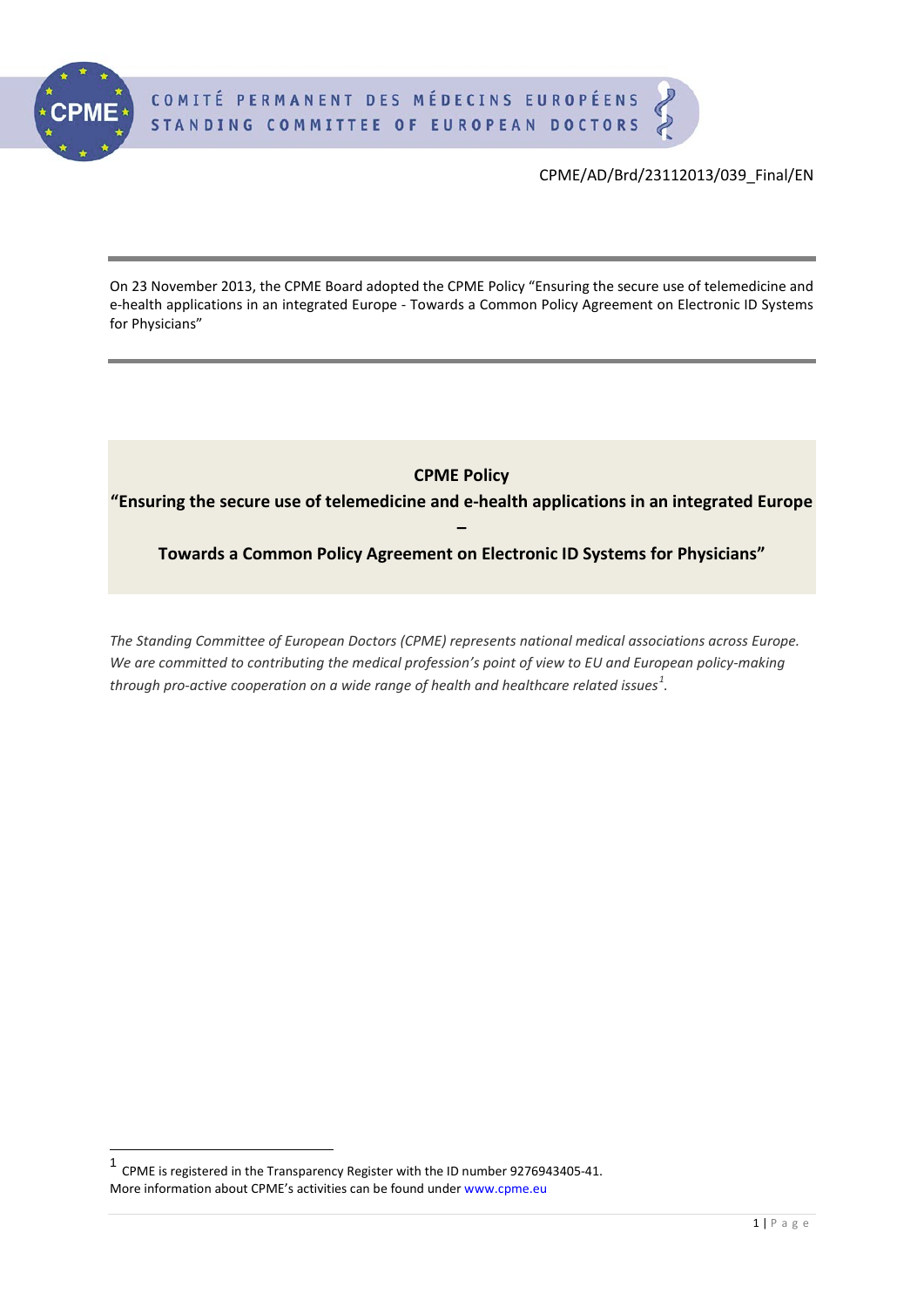

# **Ensuring the secure use of telemedicine and e-health applications in an integrated Europe - Towards a Common Policy Agreement on Electronic ID Systems for Physicians**

European integration and technological progress will, without doubt, lead to an increased crossborder use of telemedicine and e-health, both within the European Union and further afield. At present, the theoretical possibilities of the cross-border use of telemedicine are already evident. Both patients and physicians in Europe are increasingly mobile. Chronic diseases can be monitored using telemedicine when a patient is on holiday abroad. It is also possible to imagine a scenario in which, for example, a Belgian physician logs into a server at a Cypriot hospital in order to gain information about one of his patients in an e-health or telemedicine context.

Whereas there is currently an undeniable focus on eHealth, there remains a certain amount of legal uncertainty in this area, especially in a cross-border context. The European Union has, however, taken some first regulatory steps in this direction. Not only does the directive on cross-border healthcare include an article foreseeing the establishment of a European network bringing together, on a voluntary basis, the national authorities responsible for eHealth, the European Commission is currently also undertaking a revision of the framework Directive on Electronic Signatures. European actors, especially the European Commission have been constantly and actively promoting all aspects of eHealth.

# *electronic Identity for physicians: What do we mean?*

The above mentioned scenario highlights the fact that a high level of security and reliability in electronic communication across borders is essential. Still, there is no European legislation on electronic identities for physicians. The suggested Common Policy Agreement on Electronic ID Systems for Physicians tries to close this regulatory gap. By electronic Identity (eID) for physicians we mean the electronic professional identity for physicians for use in e-health scenarios, and due to CPME's supranational nature especially in a cross-border setting.

To go back to our example of a Belgian physician wanting to access e.g. an electronic patient summary of a Cypriot patient, if for example this physician in a case of emergency wants to log into a server at a Cypriot hospital or wants to open the patient summary as suggested by the eHGI he needs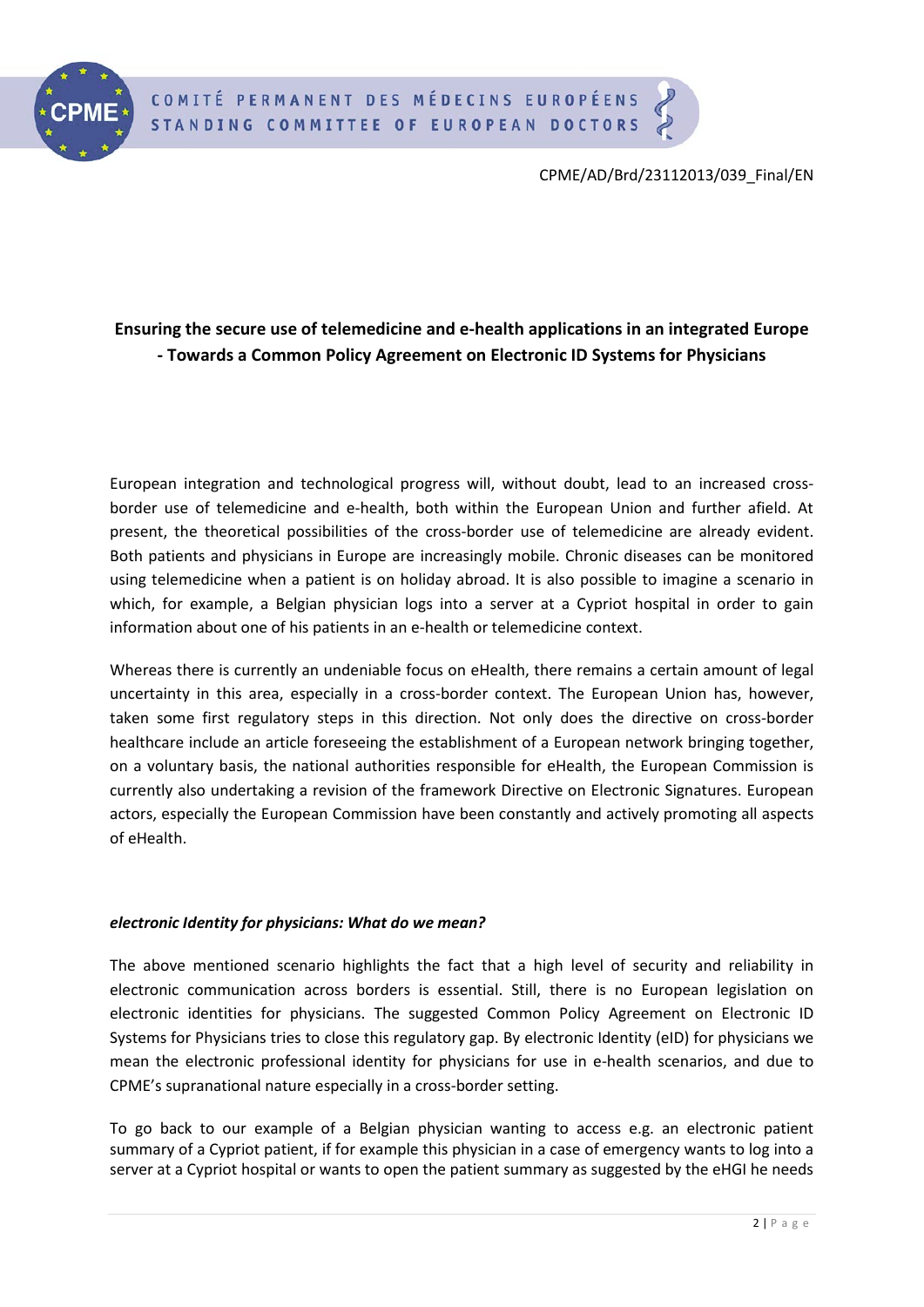

to have an eID to electronically prove his identity and professional authorisation in a secure and trustworthy way. Typically a username and password is used in comparable scenarios e.g. in eCommerce. But for accessing sensitive patient data a password is not secure enough because it is prone to identity theft, i.e. it can be stolen by viruses and other malicious software. An eID under the policy proposed here would use cryptography, i.e. in order to prove the identity of the physician instead of a password a secure private key is used which cannot be stolen. The corresponding electronic certificate (according to the X.509 standard<sup>[2](#page-0-1)</sup>) attests the identity and the professional authorisation ("physician") of the eID (private key) holder.

Hence the eID for physicians suggested under this Policy is meant to facilitate the identification of physicians in these specific situations by setting up common security standards that would be accepted as appropriate in the Member States where the Policy is being recognised.

## *A common agreement on electronic ID systems for physicians?*

While certain Member States have already introduced card systems at the national level, others are either currently in the process of introducing a system, or rely on different technology using, for example, USB sticks, smartphones, etc.. Regardless of the technology in use at the national level, cross-border use, which is favoured by the Commission, requires cross-border interoperability.

The variety of eID systems already existing in the member states, however, has prevented a crossborder interoperability, interoperability meaning that an eID working in one national system will function in the environment of another member states system without any technical adjustments Considering the existing variety cross-border eID will only work under the condition that technical specifications are matched precisely, hence interoperability will almost certainly lead to harmonisation. Technical interoperability is a challenge which will most probably not be solved by a full harmonisation of the technical specifications of all eIDs across Europe but rather by using mediating components and identity federation techniques, as already proposed in certain European projects<sup>[3](#page-2-0)</sup>. In light of ongoing developments, and in order to be actively involved in the discussion, CPME proposes a common European framework (or a "policy" if we borrow the term in widespread use in the IT sector) on eIDs for physicians, thus taking an alternative approach. Efforts to introduce European technical standards for eIDs have so far failed, mainly because they were either technically too ambitious, or they were perceived as an attempt to replace existing national systems. As we

<span id="page-2-1"></span> $2$  An X.509 electronic certificate links a public cryptographic key with personal data - in our case with the identity and professional authorisation - of the holder of the corresponding private key which is securely stored in the eID carrier medium (usually a chipcard, a secure USB-token etc.). It must be technically separated from the "e-Certificate" in terms of the EU Professional Qualifications Directive. This e-Certificate cannot be used for authentication purposes as part of an eID because it is just a legal document in electronic form with no corresponding private key and its contents are not consistent with established cryptographic eID-standards.

<span id="page-2-0"></span><sup>3</sup> An example is the STORK-Project, https://www.eid-stork.eu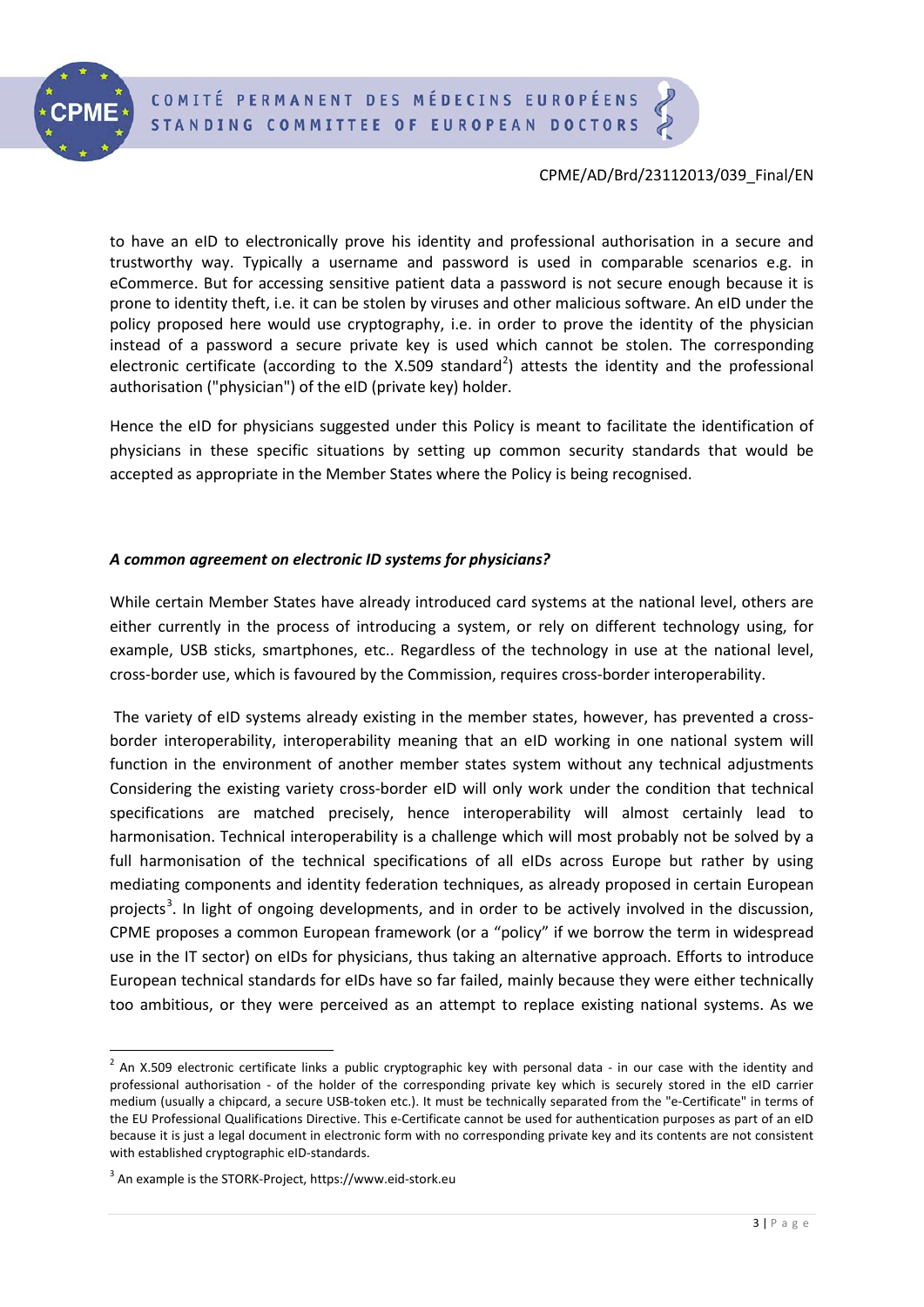

cannot set technical standards (and do not want to either), we intend to define minimum security standards and build mutual trust between the member states and their respective eID systems. Hence the policy is a voluntary, bottom-up approach intended to coordinate rather than harmonise national standards.

### *Minimum security standards for electronic IDs*

Rather, the proposed policy needs to address the level of security and reliability of underlying eIDs. The aim is to coordinate certain standards of existing national eIDs for physicians. As the reliability and security level of an electronic identity for physicians is of fundamental importance to this approach, such considerations are at the centre of CPME's approach. It thereby aims to establish confidence in electronic identities for physicians across Europe by defining minimum organisational and technical standards. Picking up on the example of a Belgian physician described above, it is evident that the administrator of the Cypriot hospital server would expect an assurance that the Belgian professional eID used to log into the server is trustworthy. If the Belgian eID conforms to certain standards defined by the CPME policy agreement then the administrator knows that the electronic identity was issued according to certain minimum standards and can therefore be trusted.

### *What the suggested eID policy cannot offer*

As there has been a certain ambiguity between the suggested eID and a professional card as foreseen in e.g. the Professional Qualifications Directive currently being modernised (Com(2011) 883 final) it seems necessary to highlight what is not suggested by the proposed eID policy:

- developing a common policy does not imply suggesting the introduction of a European card, or of national ID card systems for physicians. There will be no requirement for national medical associations to introduce any form of eID.
- The policy's aim is not to define a European professional card for physicians as defined by the Professional Qualifications Directive. Issuing the license to practice or processing the recognition of professional qualification would have been happened at an earlier stage, i.e. before the eID was issued. The electronic professional identity for physicians according to this policy does not replace the process of recognition of medical qualifications and does not entitle the holder to practice medicine in a Member State.
- The policy does not aim at harmonising existing systems of eID, but rather to define comprehensive minimum security standards which are suitable for building confidence in professional eIDs across Europe. The specific implementation of the security guidelines,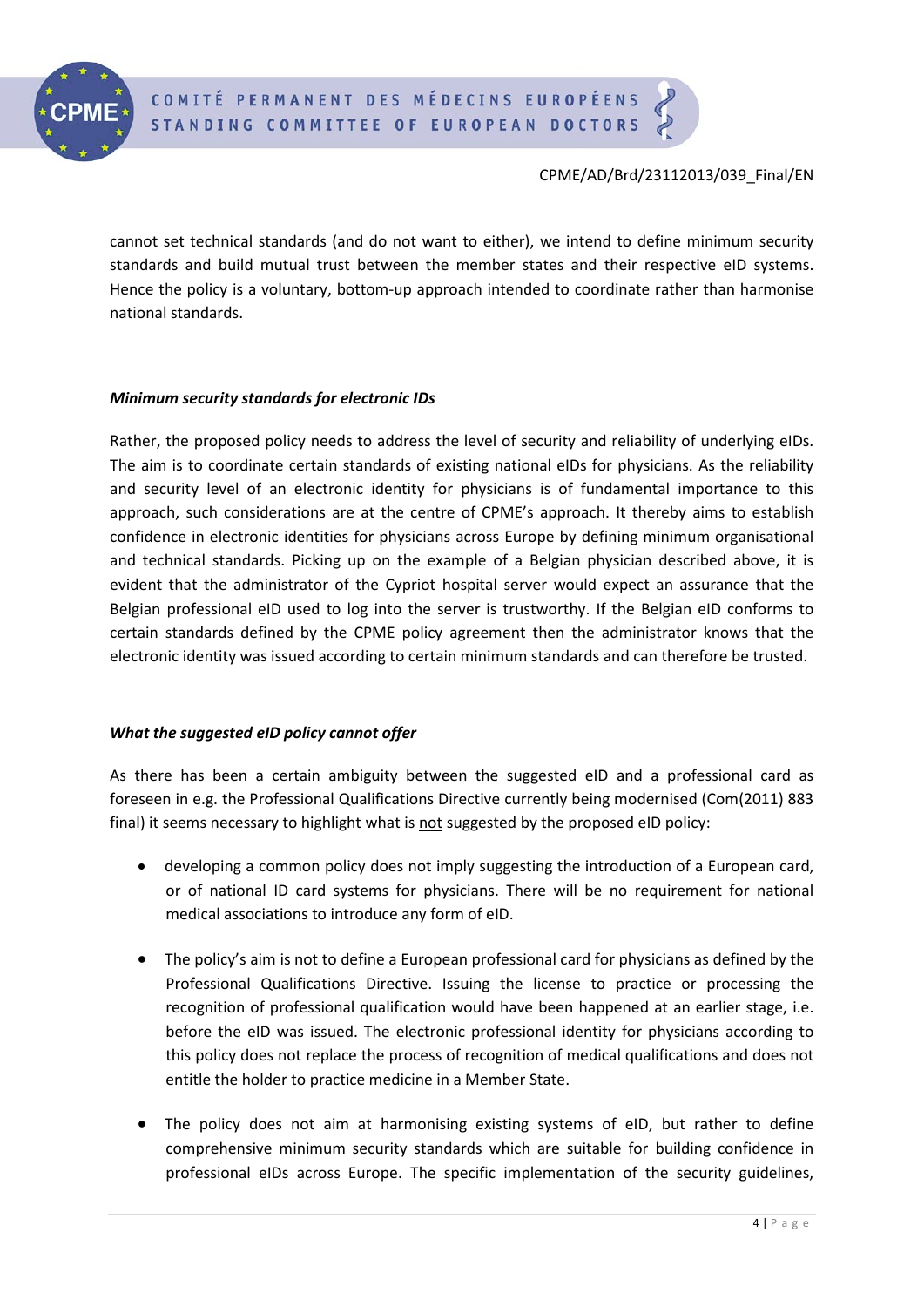

technical specifications, procedures, and the issuance and administration of eIDs for physicians remains within the jurisdiction of the national issuing authorities, for example the chambers of physicians.

## *The concept of conformity*

This policy defines regulatory provisions for the issuance, administration and life cycle of an eID for physicians. The aim of these regulations is to define minimum standards for the quality and security of electronic identities for physicians. eIDs for physicians, may be carried on chip cards or other security tokens containing a cryptographic key and certificate<sup>[4](#page-2-1)</sup> which are suitable, at the minimum, for the secure authentication of a physician when utilising electronic healthcare services.

The key concept of this policy is conformity. Conformity can be achieved if national issuing authorities adhere to the organisational and technical standards regarding the production and issuance of the eID and its carrier media set out in this policy. Conformity of eIDs to this policy should enable physicians, hospitals, patients and e-health services to be certain that they are dealing with an instrument and an infrastructure which they can trust.

An eID for physicians may be considered to conform to this policy if the production and issuance of the eID medium fulfils all organisational and technical requirements and regulations set out in this policy. The following applies in this respect:

- ‒ All requirements or regulations which are denoted with either "MUST", "MUST NOT" or "MAY NOT" must be fulfilled or prohibited respectively.
- Requirements or regulations which are denoted with "SHOULD" or "SHOULD NOT" must be fulfilled or prohibited respectively, unless there are reasonable and plausible grounds for not doing so.

The conformity of an issuing authority or of an eID already in existence to this policy can be indicated in one or more of the following ways:

- ‒ A declaration by the issuing authority (for example on its website)
- The incorporation of the object identifier (OID) of the policy document in the certificate(s)<sup>[5](#page-4-0)</sup> of the eID

<sup>&</sup>lt;sup>4</sup> The term "certificate" refers here to an electronic certificate which conforms to the X.509 standard for the purpose of electronic authentication, signature or encryption. It does NOT mean an eCertificate in terms of the EU Professional Qualifications Directive

<span id="page-4-1"></span><span id="page-4-0"></span><sup>&</sup>lt;sup>5</sup> The term "certificate" refers here to an electronic certificate which conforms to the X.509 standard, for the purpose of electronic authentication, signature or encryption. It does NOT mean an eCertificate in terms of the EU Professional Qualifications Directive.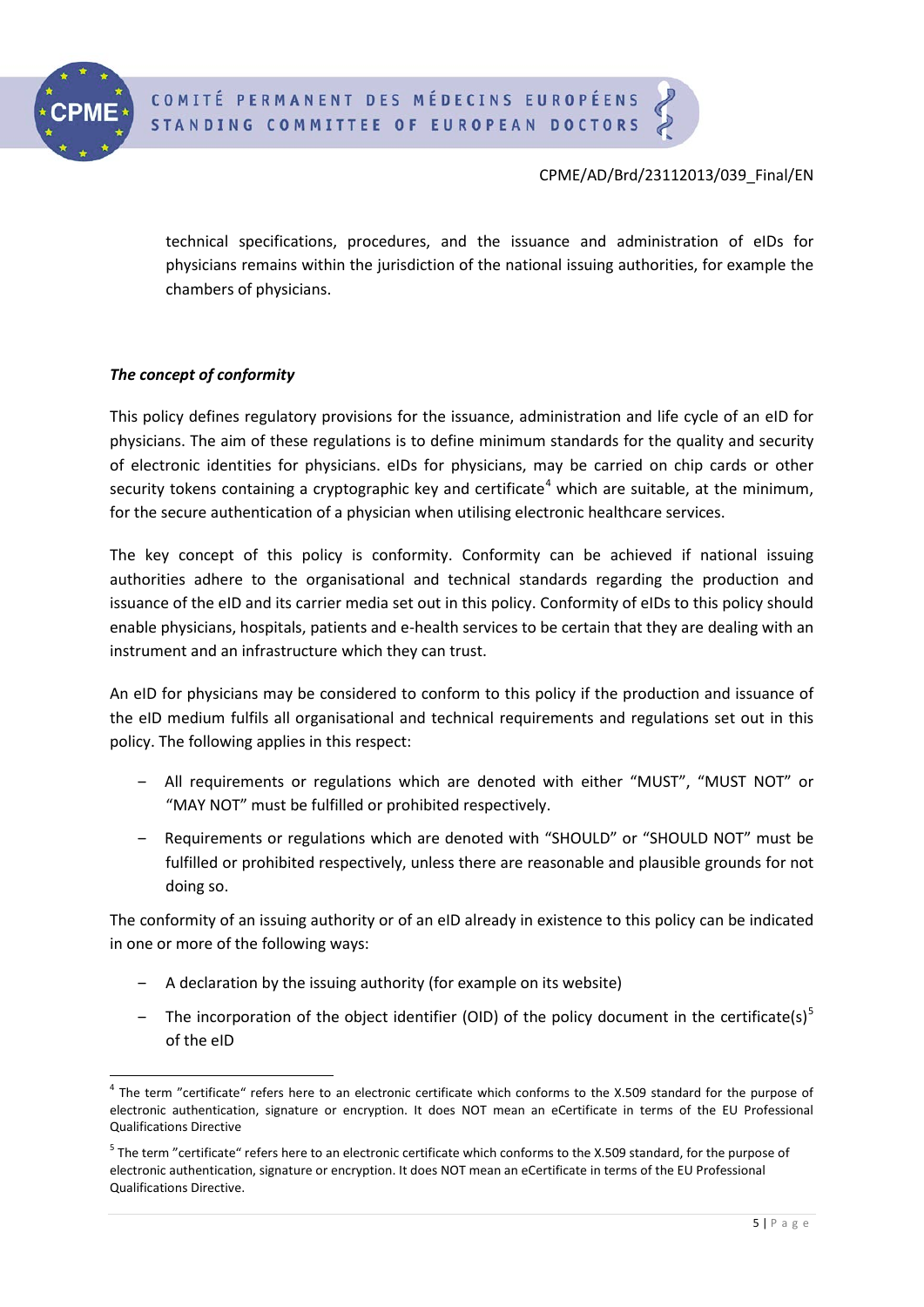

- ‒ The policy logo printed on the carrier medium, e.g. the card (if applicable)
- Entry into the corresponding list by CPME

Issuing authorities must declare to CPME that they fulfil all the regulations of this policy and request permission to use the OID and logo. If there is no obvious reason to doubt this declaration then CPME will grant this permission. CPME reserves the right to demand proof of compliance to the policy, e.g. a testimony from an organisation authorised to carry out security audits and certification according to international recognised standards like Common Criteria<sup>[6](#page-4-1)</sup> or ISO 27001.

CPME maintains a list of those issuing authorities that have declared that they have adopted this policy for the issuance of eIDs for physicians. CPME does not guarantee that the organisations on this list actually comply with the policy. Whereas the issuing authority must engage to respect the standards set out in this policy in order to be granted the CPME European eID certification the use of the OID and the logo also does not represent a guarantee by CPME that the issuing authority complies with the policy. Conformity to the policy is based on the self-declaration of the issuing authority. The announcement of the declaration of conformity and the use of the OID and the logo by an issuing authority is, however, only allowed after permission has been granted by CPME. In the case of violations of the policy, CPME can revoke this permission and forbid the use of the logo and OID.

<span id="page-5-0"></span> <sup>6</sup> Common Criteria for Information Technology Security Evaluation, see http://www.commoncriteriaportal.org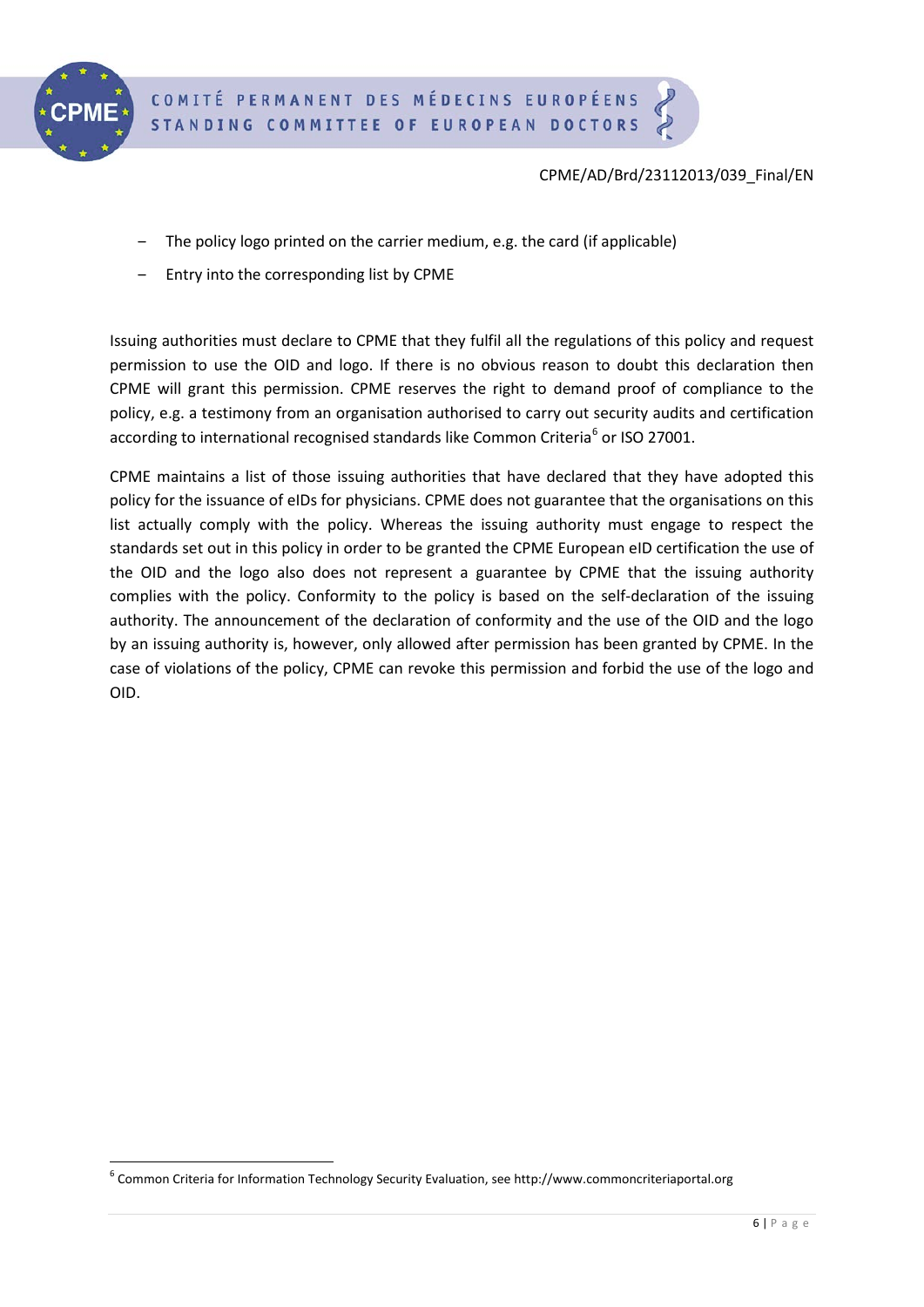

# *Technical part*

### **Version and Policy OID, Authors, Policy Logo**

This policy has the following characteristics:

Name: Ensuring the secure use of telemedicine and e-health applications in an integrated Europe - Towards a Common Policy Agreement on Electronic ID Systems for Physicians [working title]

| Short Name:        | CPME European eID-Policy for Physicians            |  |
|--------------------|----------------------------------------------------|--|
| Reference:         | [CPME eID-Policy]                                  |  |
| Publisher:         | <b>CPMF</b>                                        |  |
| Authors:           | Dr. Georgios Raptis, Dr. Alexander Jäkel           |  |
| Version:           | 1.0.0 of 23/11/2013                                |  |
| Object identifier: | 1.3.6.1.4.1.42675.1.1                              |  |
| Logo:              | (a neutral logo will be provided at a later stage) |  |

### **Responsible for creation, update and maintenance of the Policy**

The responsible organisation for the creation, updating and maintenance of this policy is the publisher of the policy, currently CPME.

### *Liability Provisions*

The issuing authority of the electronic ID under this policy is liable as specified by the respective national law.

### **Relation to other Policies, Security Level**

An issuing authority is permitted to prescribe security requirements for its own electronic professional identities that are stricter, more secure or of a higher quality then the measures set out in this policy.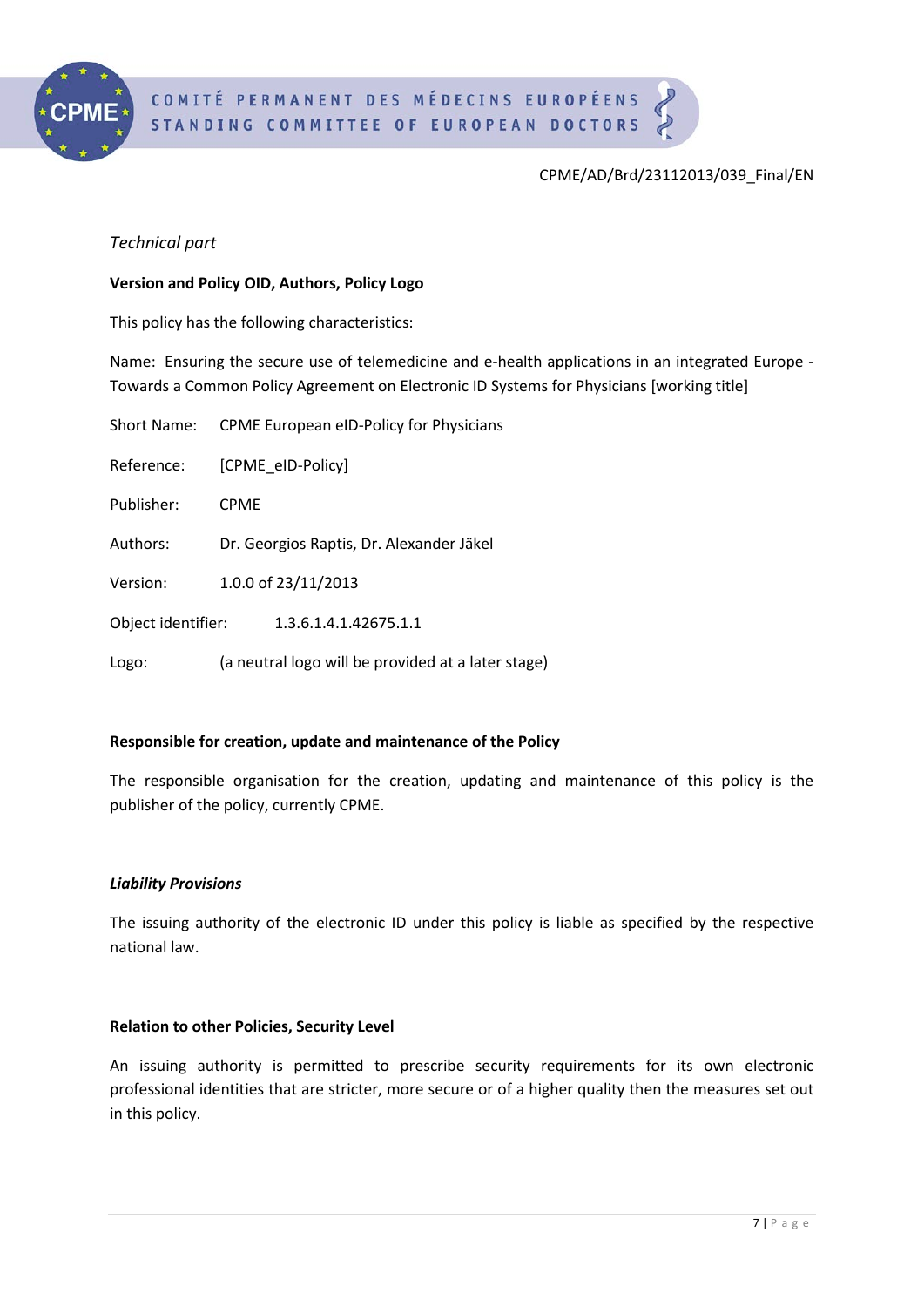

If other policies also apply to certain electronic professional identities alongside this policy, meaning that certain specific regulatory areas of this policy are also covered by other policies, then those measures apply which are stricter, more secure or of a higher quality.

### **Obligations of the Issuing Authority**

Issuing authorities are obliged to remain in compliance with the regulations contained within this policy at all times. They may only charge certification authorities with the technical production of electronic professional identities for physicians if these also commit to abide by the regulations contained within this policy. The obligation to adhere to the policy persists at least until all electronic professional identities issued under this policy have been revoked or have expired.

According to this policy, issuing authorities are only permitted to issue electronic professional identities to physicians. They must verify on the basis of official documentary evidence whether, at the time of application, an applicant is entitled to practise the medical profession in the country of the issuing authority. If an issuing authority is made aware before the expiration of the electronic professional identity that the physician is no longer entitled to practise the profession then it must electronically revoke the electronic professional identity (as well as the e-certificate contained on the carrier medium).

The issuing authority must obtain a contractual obligation from the applicant to comply with those regulations contained within this policy which apply to him or her. It may also delegate this task to the certification authority.

The issuing authority should offer the identity holder the possibility of blocking his/her electronic professional identity medium which serves as a visual proof of identity in the case of loss or theft. The issuing authority must block the eID in case of revocation of medical credentials. Corresponding electronic services to verify the validity of visual identities should be brought into operation and made generally accessible.

### **Obligations of Applicants and eID holders**

When applying for an electronic professional identity for physicians, applicants are obliged to ensure that they are legally entitled to work as a physician within the Member State of the issuing authority. They must report the issuing authority about any relevant change of their status, i.e. if their right to practice has been limited or revoked.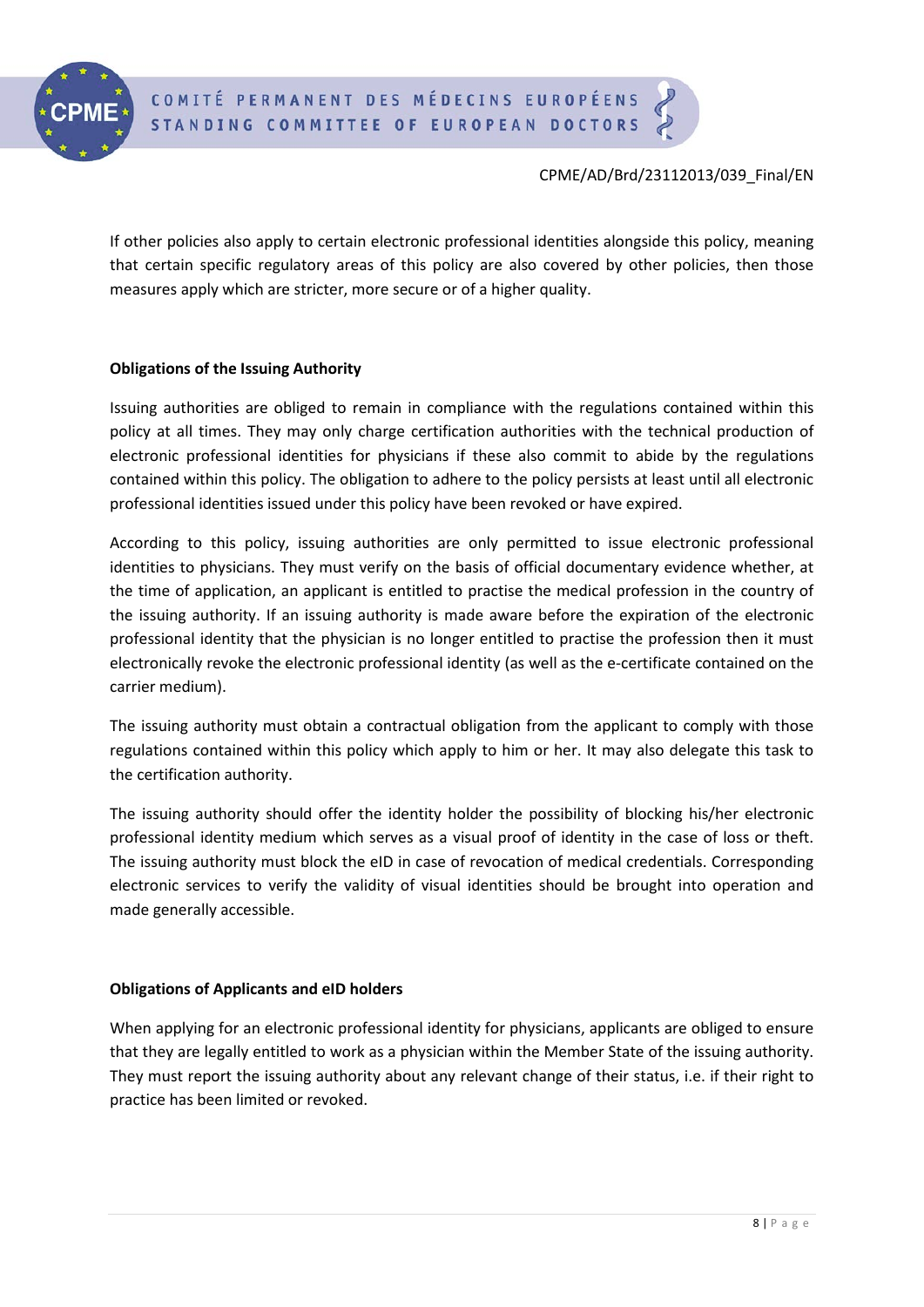

Furthermore they are obliged to ensure that the information they provide is accurate and complete. If the electronic professional identity contains a photo (printed onto the medium or in electronic form) then the applicant is obliged to provide an acceptable photograph.

Identity holders undertake to handle the eID medium with care, not to use it inappropriately and to maintain sole control over the use of the eID and prevent its use by third parties. Identity holders must ensure that the private key contained within the eID medium and the access information (PIN) are not misused. They may only use the electronic professional identity's electronic key and certificate for the purposes for which they were intended (e.g. authentication, encryption, decryption and signature).

eID holders may not use their electronic professional identities to gain unauthorised access to patient medical records, make these accessible to others, or manipulate them.

eID holders must ensure appropriate protection of the IT infrastructure for the purpose of preventing improper use by third parties.

If an electronic professional identity medium is lost or stolen, or if an eID holder suspects that the security of the eID has been compromised, he or she must take immediate action to block it electronically. eID holders whose entitlement to practise the medical profession has been revoked may not use their electronic professional identity any more.

### **Obligations of Users (relaying parties)**

Users are obliged to verify the validity of the certificates of electronic professional identities in conformity with the validity model used by the certification authority. This includes online verification of the status of the certificate.

Users must take any restrictions recorded on the certificate into account. Users may only accept certificates if they are being used according to their intended purpose (e.g. signature, authentication, encryption).

Users must ensure appropriate protection of the IT infrastructure for the purpose of preventing the improper use of signature verification, authentication and the use of false encryption.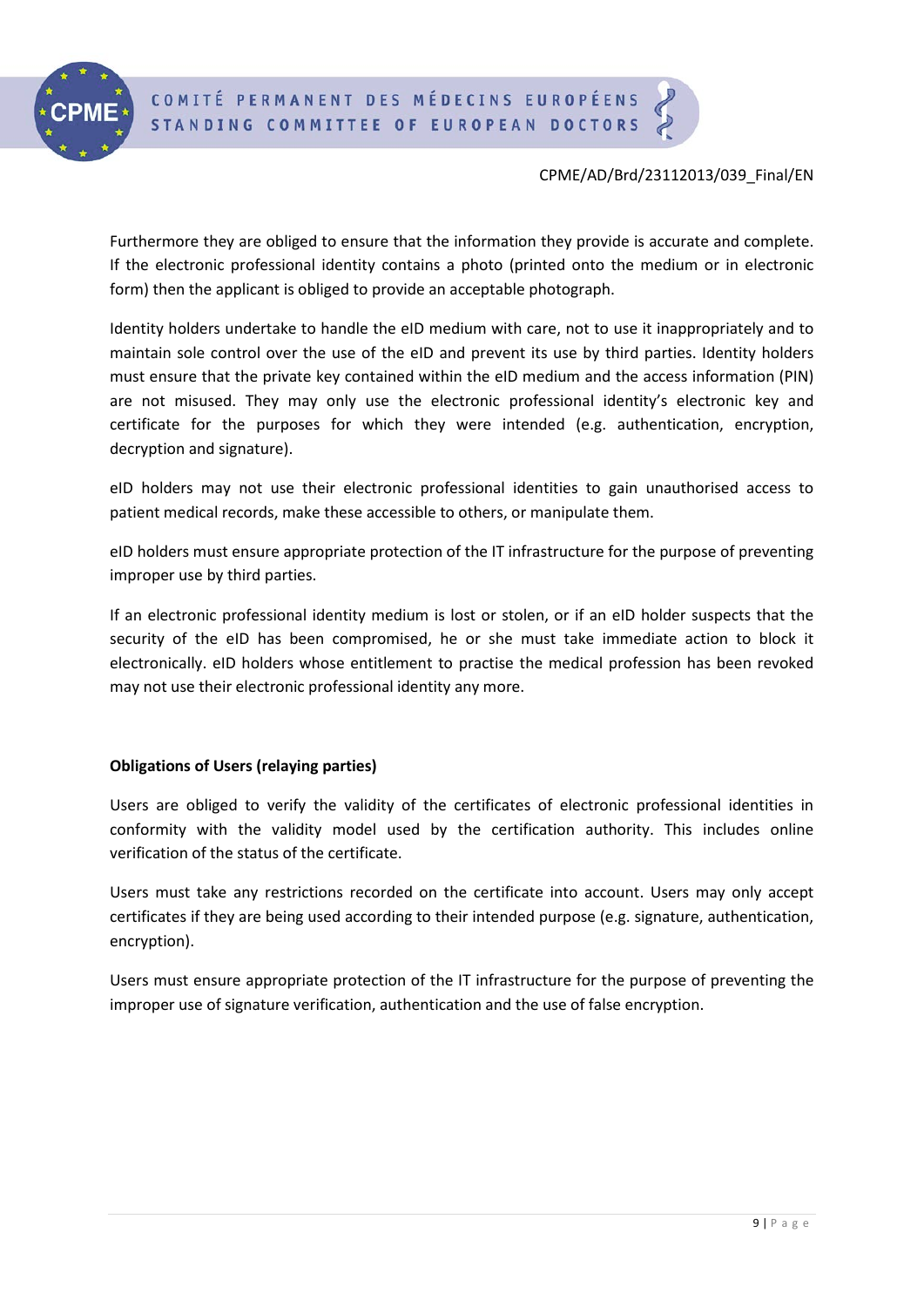

## **Obligations of the Certification Authority**

### *Organisational Obligations*

The certification authority is obliged to remain in compliance with the regulations contained within this policy at all times. The certification authority should indicate adherence to this policy by publishing a Certification Practice Statement (CPS).

An electronic professional identity may only be issued following reliable identification of the applicant through means of official documentation of identification. The surname and at least one given name shown on an official identification must be recorded on the electronic professional identity's certificate.

The certification authority may only produce and issue electronic professional identities after an applicant's professional status as a physician has been confirmed by the issuing authority, and revoke them if the issuing authority indicates that the eID holder has no more the right to practise medicine.

The certification authority must ensure that the eID carrier medium is securely delivered to the legitimate owner.

The certification authority must provide status information about issued certificates.

### *Technical Requirements*

### **Adherence to Standards**

Electronic professional identities should conform to current valid and accepted technical standards.

### **Cryptographic key management of the electronic professional identity**

Electronic components must be built into eID carrier mediums which effectively protect the private cryptographic key for authentication, signature and decryption. Reading and copying the private key should be virtually impossible. Use of the Secure Signature Creation Devices, as cited in the EU Directive on Electronic Signatures (1999/93/EC), is recommended.

Cryptographic algorithms and key lengths must be used which correspond with the most up to date status of science and technology<sup>[7](#page-5-0)</sup>. The period of validity of the certificate should take into account the strength of the cryptographic algorithms and key lengths used. There may be no backup of the signature key and the authentication key.

### **Cryptographic key management by the Certification Authority (CA)**

<span id="page-9-0"></span> $<sup>7</sup>$  A current overview and a yearly report is provided by the European Network of Excellence in Cryptology II,</sup> http://www.ecrypt.eu.org/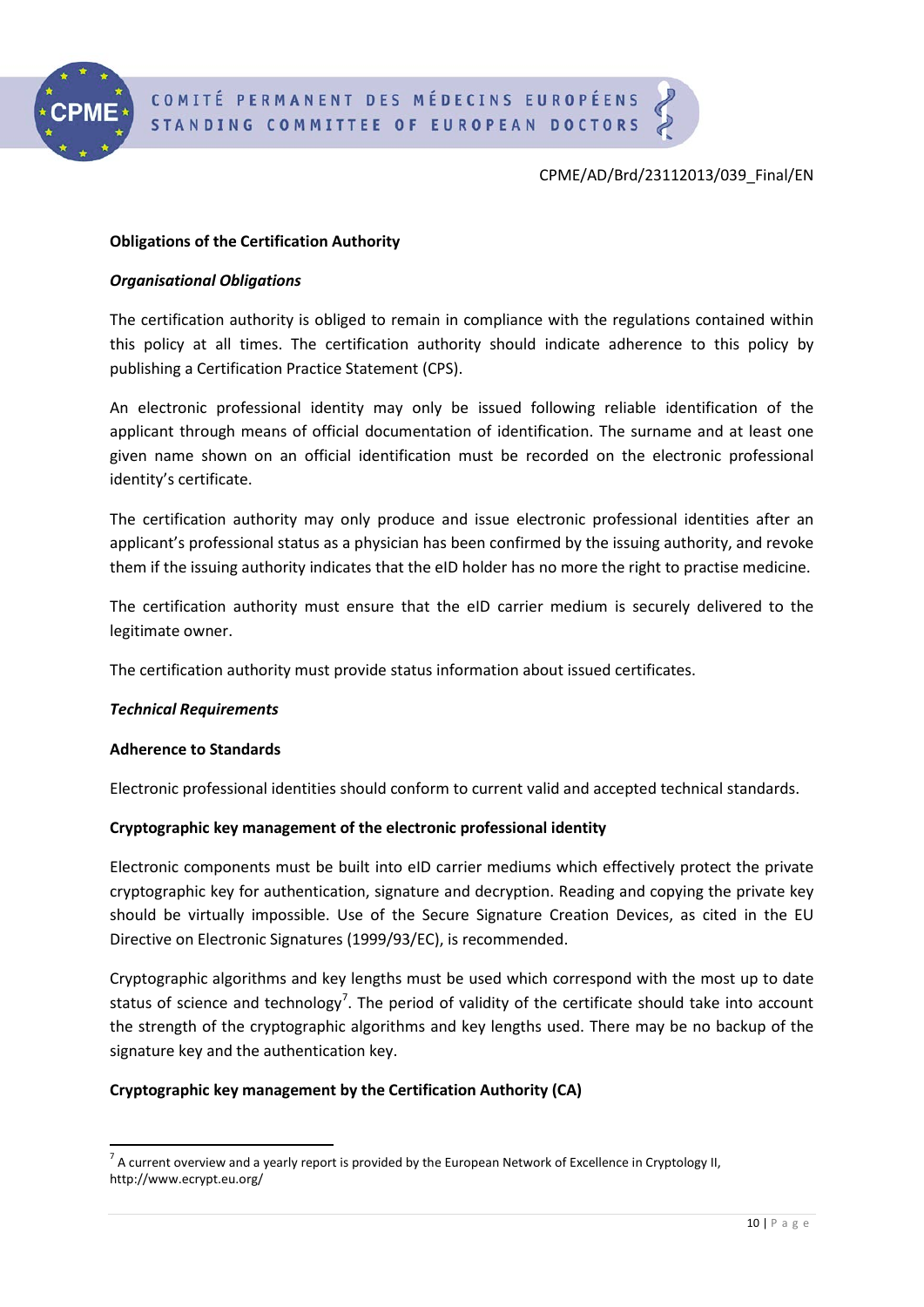

It should be virtually impossible for the cryptographic private root and CA key to be compromised (unauthorised use, disclosure or calculation).

The CA must utilise technical components and cryptographic keys which correspond to the most up to date status of science and technology.

## **Organisation of the CA, security management**

CAs must employ reliable and appropriately trained personnel. They must be able to demonstrate an appropriate level of security, security management and quality assurance through means of generally acknowledged certification of their operations. CAs must take precautions against emergencies so that their operations and security are safeguarded in the event of unforeseen situations.

## **Revocation of electronic professional identities**

The CA must provide for the cardholder to technically revoke an electronic professional identity's certificate in case of theft or loss. Likewise, the issuing authority must be able to technically revoke the eID if the professional title of the holder is no longer valid.

## **Publication of the status of the certificate**

CAs must offer services which enable users to verify the status of an electronic professional identity's certificate. These services should correspond to established technical standards.

# **Processes for the Revision of the Document**

This policy will be regularly updated to appropriately reflect scientific and technological advances. The creation of a new version could either be initiated by CPME itself, or by a member organisation of CPME with a specific requirement. Any new version must be approved by the Board of CPME. The new version will then be published on the CPME website and would generally come into force 6 months later. Variation of this procedure is possible if well justified, for example due to the adoption of legal regulations or advances in crypto analysis.

New versions of the policy must contain a clarification as to whether older versions remain valid, either on a long term basis or merely for the transitional period. New versions of the policy with major changes<sup>[8](#page-9-0)</sup> receive a new Object Identifier (OID).

 $8$  Major changes are changes having all varieties of effects on the level of security of this policy, e.g. by creating, modifying or removing obligations for any party.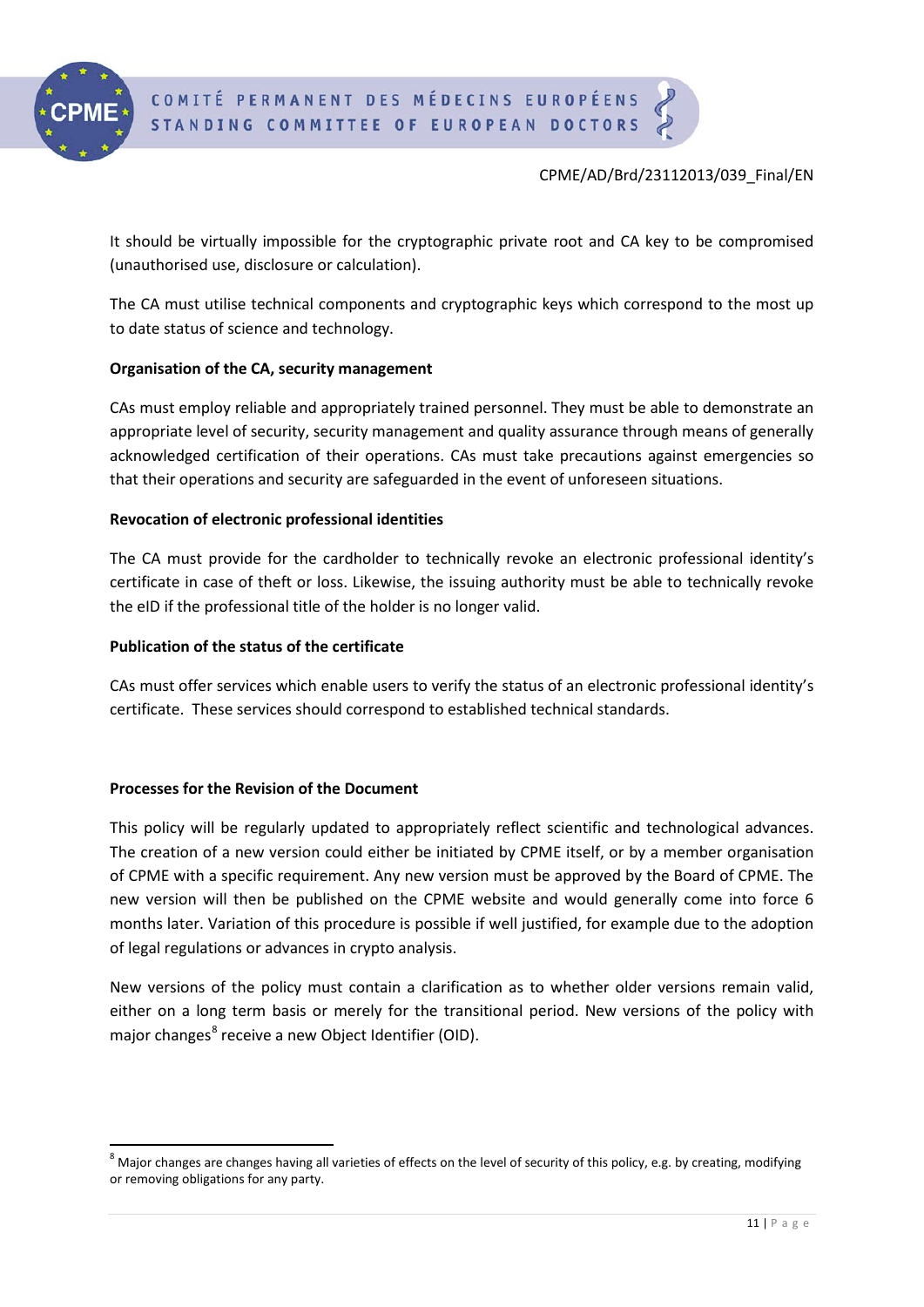

#### **Definitions**

#### *Applicant*

Applicant refers to an individual who has applied to an issuing authority for an electronic professional identity for physicians.

#### *Certificate*

A certificate, as defined by this policy, refers to an electronic certificate according to the X.509 standard. The certificate links a public cryptographic key with personal data about an individual. Thus, an electronic professional identity enables not only the mathematical verification of a signature or authentication; it also enables these to be attributed to a particular individual.

The certificate must at least contain the surname of the eID holder / physician, as well as the information that the eID holder is a physician. The issuing authority should be apparent from the certificate.

A certificate, as defined by this policy does not correspond to the "e-Certificate" in terms of the EU Professional Qualifications Directive.

### *Certification authority*

The certification authority refers to a technical service provider that is contracted by the issuing authority to operate the technical infrastructure producing electronic professional identities for physicians, as well as the certificates contained on them.

### *(eID) holder*

The eID holder is a physical person who applies for the electronic professional identity, receives this and exercises sole control over it. The eID holder must legally hold the title of "physician" and the valid license to practise in the Member State of the Issuing Authority.

#### *Issuing authority*

The term "issuing authority" refers to an organisation which is able to confirm that a certain individual is granted the license to practice as a physician. Hence the issuing body must be able to confirm that an individual is a physician and is entitled to and should receive an electronic professional identity.

The authority issues electronic professional identities for physicians according to the provisions laid out in this policy. It is not mandatory for issuing authorities to technically produce electronic professional identity media themselves. An issuing authority can also be a certification authority.

It is not mandatory for an issuing authority to be a member of CPME.